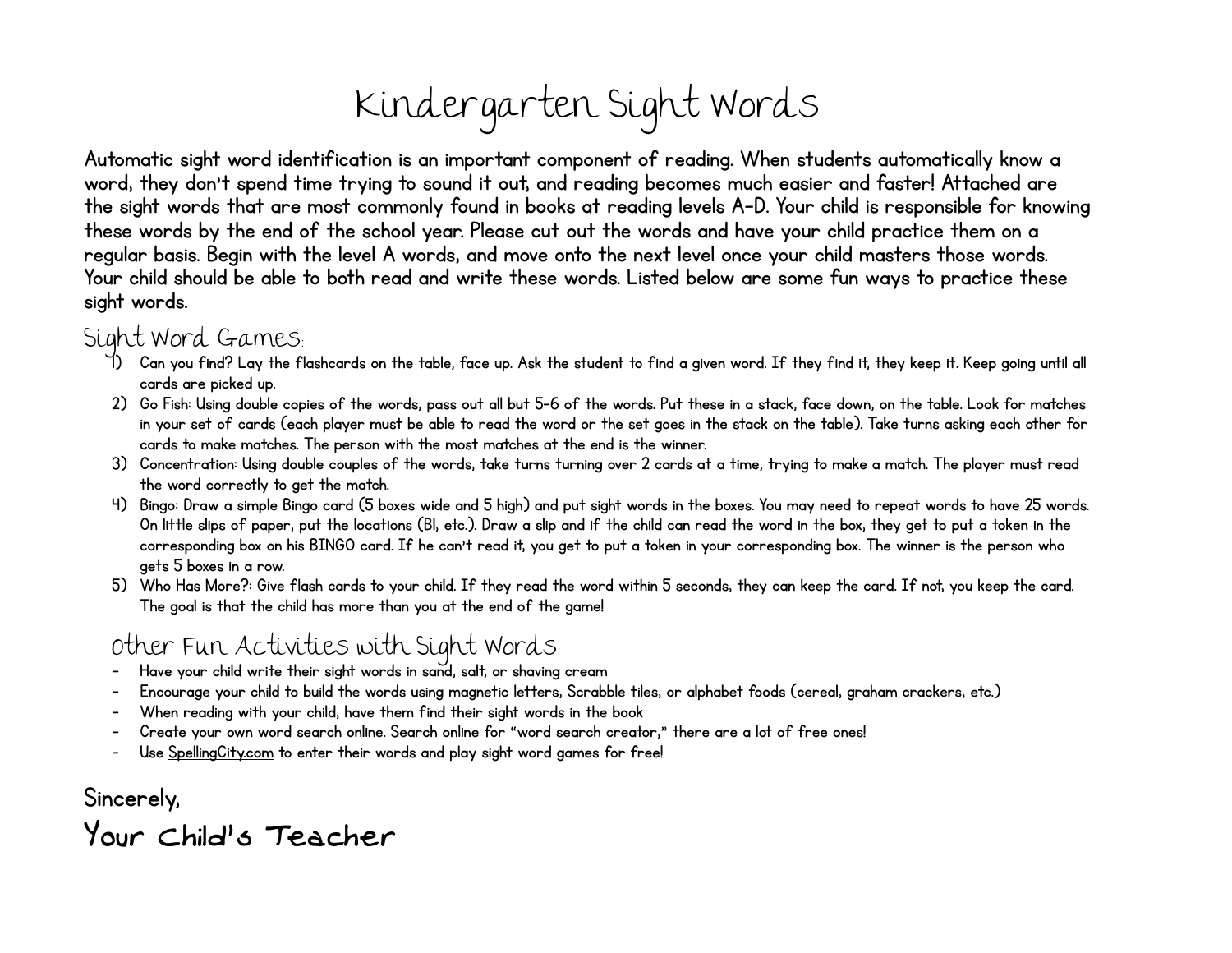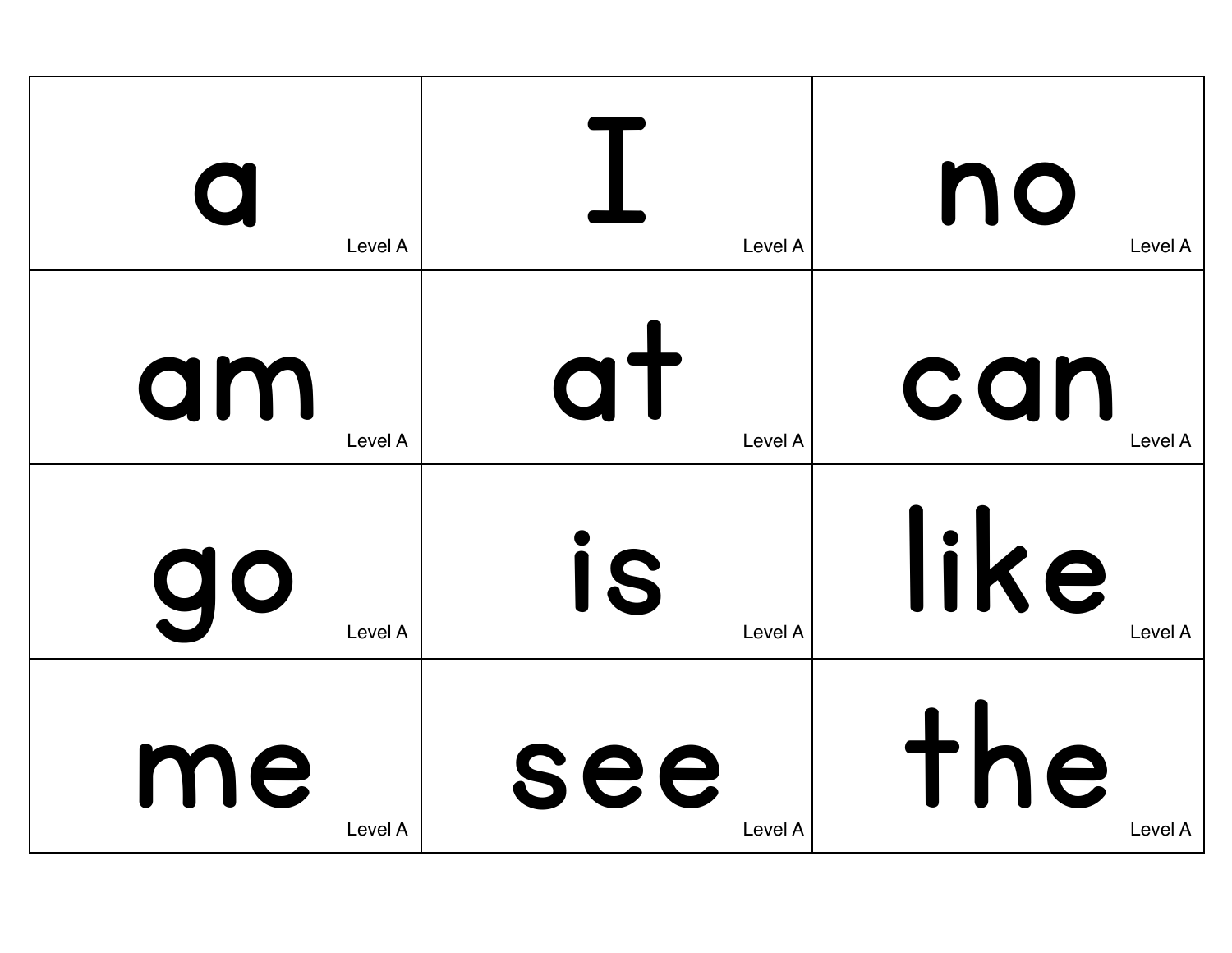| to      | dad     | he      |
|---------|---------|---------|
| Level A | Level B | Level B |
| in      | i t     | look    |
| Level B | Level B | Level B |
| mom     | my      | on      |
| Level B | Level B | Level B |
| Up      | ve      | and     |
| Level B | Level B | Level C |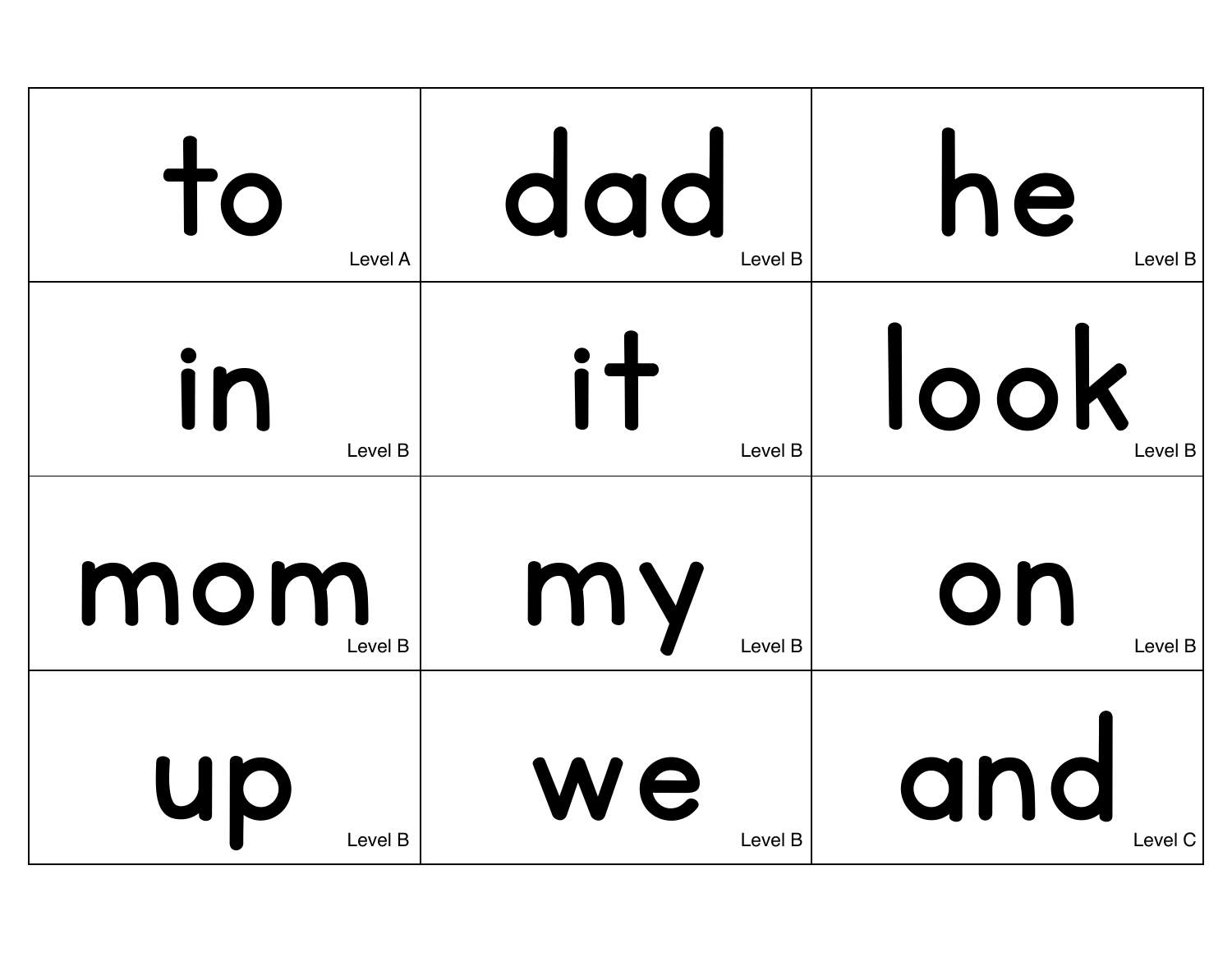| are     | come                       | for            |
|---------|----------------------------|----------------|
| Level C | Level C                    | Level C        |
| got     | here                       | not            |
| Level C | Level C                    | Level C        |
| play    | said<br>Level <sub>C</sub> | VOU<br>Level C |
| day     | down                       | into           |
| _evel D | Level D                    | Level D        |